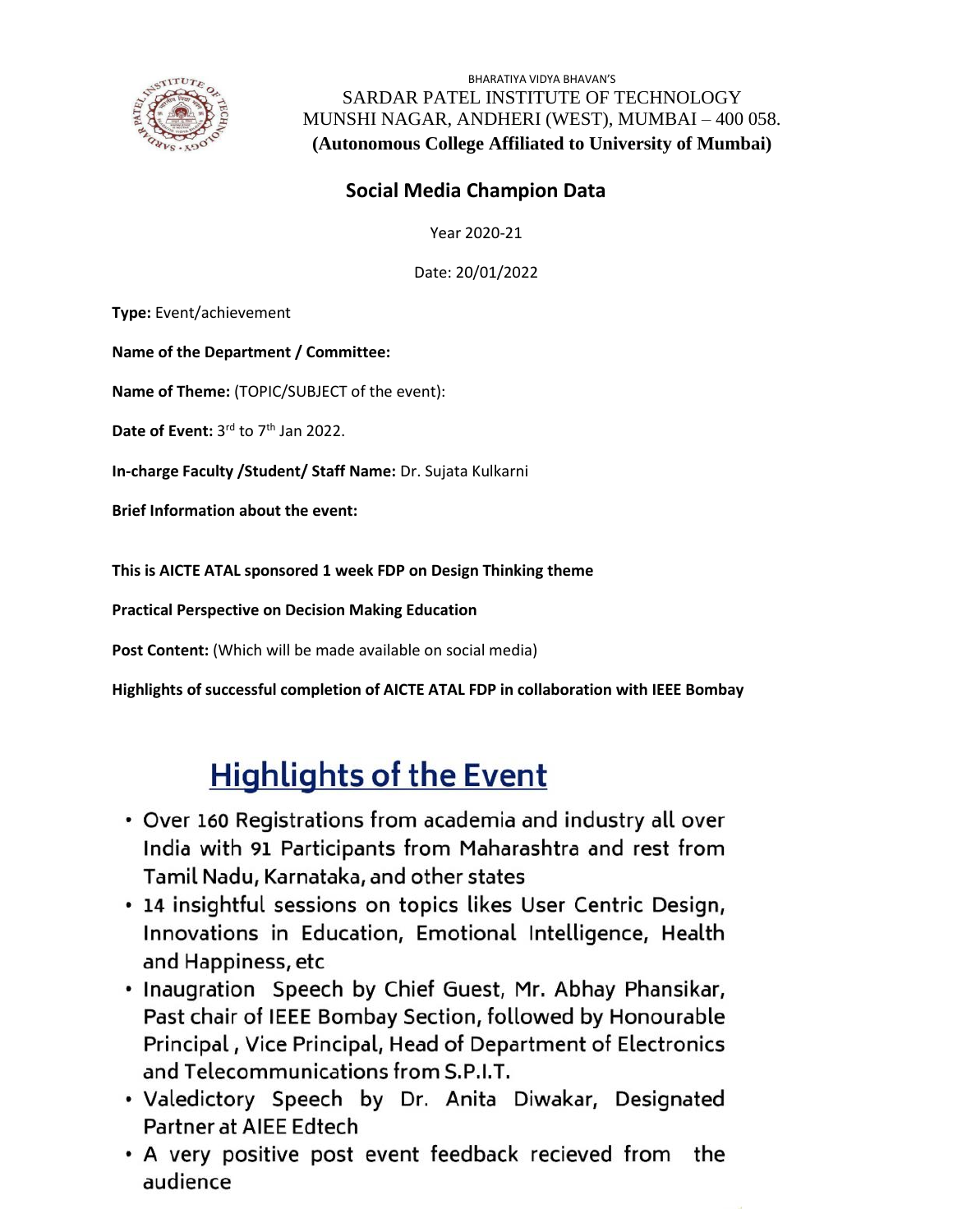

BHARATIYA VIDYA BHAVAN'S SARDAR PATEL INSTITUTE OF TECHNOLOGY MUNSHI NAGAR, ANDHERI (WEST), MUMBAI – 400 058. **(Autonomous College Affiliated to University of Mumbai)**

**# Tags required on the Event: (Which will be made available on social media):**

**AICTE ATAL 1 week FDP** 

**S.P.I.T.IEEE**

**Photo: (Which will be made available on social media):**



Bhartiya Vidya Bhavan's Sardar Patel Institute of Technology (Autonomous Institute Affiliated to University of Mumbai)

## **FDP Organized by Electronics and Telecommunication Department** Co-Ordinator: Dr. Sujata Kulkarni



AICTE ATAL Sponsored One Week Online Faculty Development Programme On "Design Thinking: Practical Perspective On Decision Making Education" organized between 3rd January to 7th January 2022

**Signature of Faculty /Student/ Staff Name:** 

**Signature of H.O.D. / Head of Committee:**

**SMC coordinator Sign:**

**IQAC Head Sign:**